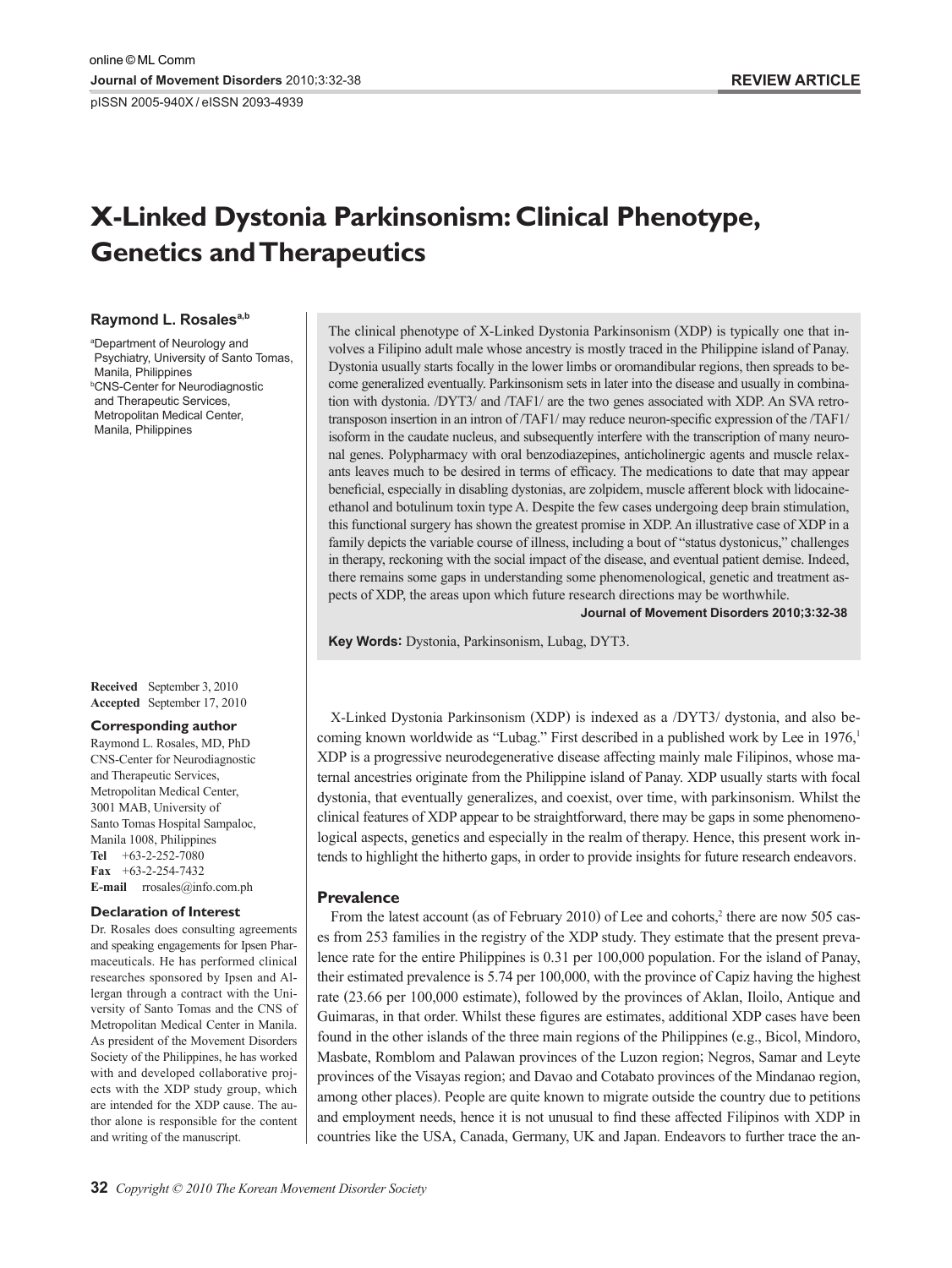cestries of these other XDP patients to the island of Panay were possible in some, but certainly not all of them. Hence, this gap in epidemiology is a piece of a puzzle that may be needed in our understanding of XDP in terms of ancestry, migration and the possible "gene-environment interaction."

# **Clinical phenotype**

Maintaining a national registry, Lee and coworkers of the XDP study group3-5 gave detailed clinical accounts, and with the recent updated data consisting of 505 cases from 253 families, they were quick to conclude that the clinical picture and natural course of XDP only slightly changed.<sup>2</sup> Age of onset is usually 39-40 years (range 12-64 years), mean duration of illness is 16 years, and mean age at death is 55.6 years. To date, five affected females have been identified, giving a male/female gender ratio of 100 : 1. All the female cases have affected brothers and most likely with carrier mothers as evidenced by the presence of affected relatives in both parents.<sup>2,6</sup> Independent clinical XDP reviews from elsewhere have likewise alluded to parallel findings.<sup>7-10</sup>

Compared to parkinsonian traits as onset symptoms, more than 90% of XDP cases initially present with focal dystonia, when evident, parkinsonism typically manifests with slow and periodic resting tremor, bradykinesia, micrographia, hypomimia and shuffling gait. The more prevalent focal dystonia present in the following descending order of occurrence: Lower extremities  $(31\%)$  > craniofacial area  $(28\%)$  > neck & shoulder  $(23%)$  > upper extremities  $(14%)$  and trunk  $(2.6%)$ .<sup>2</sup> The following are the common clinical manifestations of the dytonias per region, roughly arranged in order of frequency: Big toe dorsiflexion ("striatal toe"), foot extension/flexion/inversion, toe fanning and knee extension/flexion (-lower extremities); jaw opening/closing/deviation, tongue protrusion/rolling/retraction, blepharospasm, twitching of the face, mouth pursing, snout-like movements of lips and adductor laryngeal dysphonia (-craniofacial region); rotational (torticollis), laterocollis, retrocollis, anterocollis, (or a combination thereof), with and without shoulder elevation (-neck and shoulder regions); wrist extension/flexion, writer's cramp involving fingers, and elbow extension/flexion (-upper extremities); spinal flexion/extension/lateral deviation (or a combination thereof) and flexion at the pelvis or camptocormia (-truncal region)(Figure 1).

Regardless of the first site of regional involvement, the initial focal dystonia in XDP spreads in 97% of the time and generalizes within 5 years in  $84\%$ <sup>2</sup> some of whom may be segmental in the interim. With disease progression, the predominant phenotype is one of nearly constant, severe dystonic movements usually affecting the axial areas, with prominent oromandibular involvement such as jaw opening and tongue protrusion. "Geste antagonistique" may initially abolish the oromandibular, lingual, cervical and truncal dystonias, but eventually fail as the dystonia progresses in time and in regional involvement.



**Figure 1.** Truncal (Axial) dystonia in XDP. XDP: X-Linked Dystonia Parkinsonism.

Typically between the  $2<sup>nd</sup>$  to the  $7<sup>th</sup>$  year of illness, the dystonic phase predominate, however, as early as the second year, parkinsonian traits may appear. As the illness reaches the  $7<sup>th</sup>$ to the 10<sup>th</sup> year, both dystonia and parkinsonism now co-exist; labeled as the combined dystonia- parkinsonian phase. By the 15<sup>th</sup> year of illness, the predominant picture is one of parkinsonism manifesting as tremors, bradykinesia, masked facies, hypomimia and drooling; labeled as the parkinsonian phase. About 68% of the patients on the average are predominantly dystonic throughout and only 18.6% are predominantly parkinsonian. The small number of cases who reach the parkinsonian phase may be due to the shortened life span (mean of 51 yrs) of XDP cases.<sup>2</sup> Aerodigestive dysfunction leading to malnutrition and aspiration pneumonia are the usual causes of demise in XDP, however, the growing number of suicides, whether independent, or within families, has become a new challenge to treating physicians. Important personal and social factors to consider are family history of suicide, depression, anxiety, disfigurement, sleep impairment, "catastrophizing" (thus impending severe disability and death), "stigmatization" (thus social withdrawal and isolation), family separation/disintegration and loss of employment (i.e., men being in the most productive ages of their working careers).

In recognition of the aforementioned phases, the XDP study group proposed an XDP Disease Staging that categorizes extent and severity of the condition by grading patients based on three parameters: 1) The clinical presentation (whether the movement disorder involves a part or several parts of the body and whether the patient manifests dystonic or parkinsonian features or both); 2) The degree of functional impairment in performance of activities of daily living, and 3) the need for caregiver assistance or being independent. Thus, for Stage I: focal dystonia or one parkinsonian component, with no functional impairment and is independent; for Stage II: segmental dystonia or one parkinsonian component, with no functional impairment and is independent; for Stage III: Multifocal dystonia or any dystonia plus parkinsonian component(s), with mild functional impairment and still independent; for Stage IV: Generalized dystonia or any dystonia plus parkinsonian component(s), with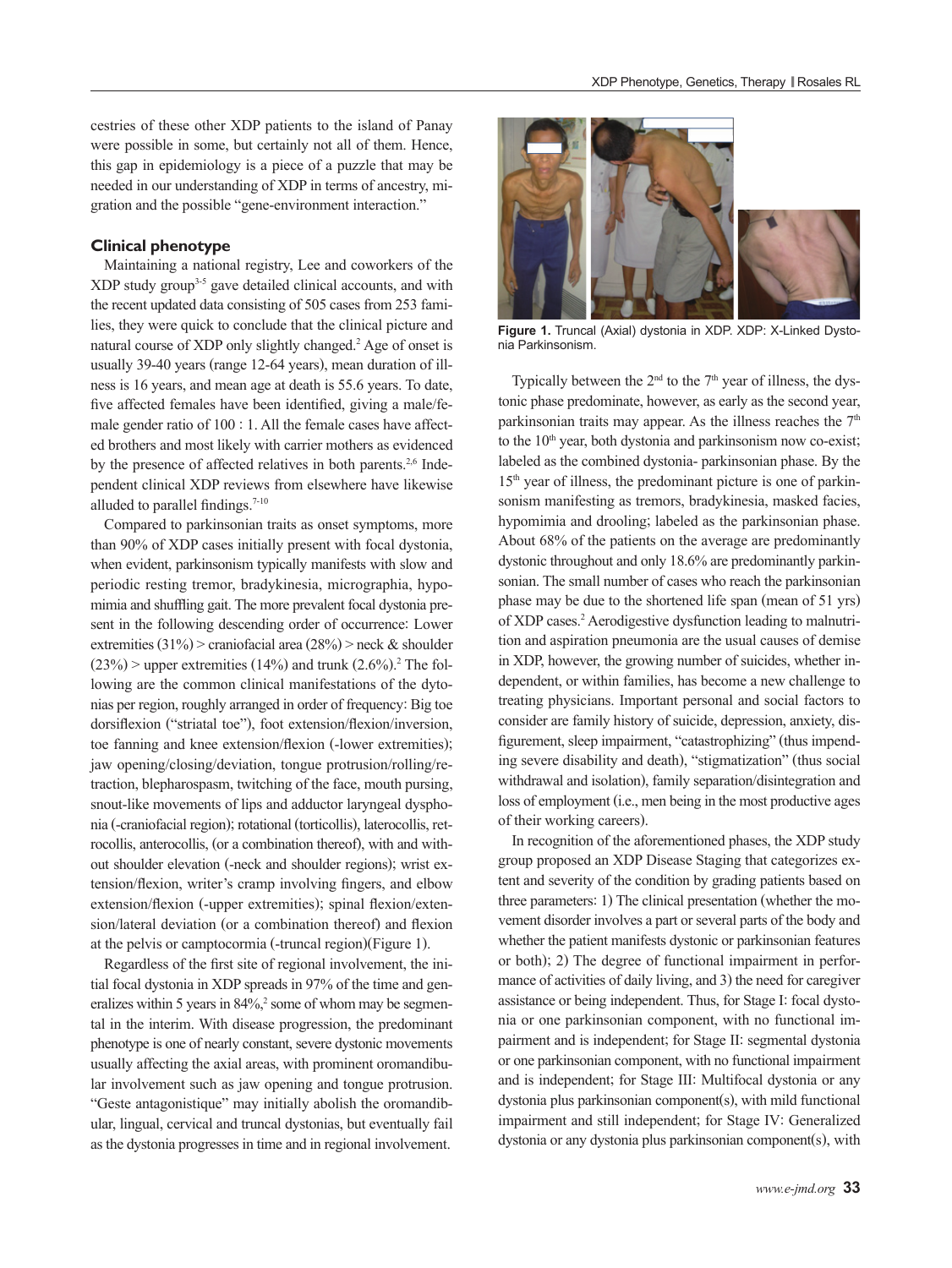moderate to severe functional impairment and is dependent; and for Stage V: Any combination of dystonia and parkinsonism components, bedridden and highly dependent. In case any of the three components is of a more advanced stage, the final overall stage of the illness will be the stage where the most severe component belongs.<sup>2</sup>

Regarding manifesting females with XDP, an initial report alluded to a milder course and that they do not present with dystonia, or if they do, the dystonia is usually focal, non-progressive, and non-disabling.<sup>6</sup> A scrutiny on the clinical profile of the affected females in the XDP registry indicate that their clinical presentation do not significantly vary from their male counterparts. In fact, an affected female in the family we have carefully followed up had severe manifestations of progressive dystonia, including parkinsonism, as were her two affected brothers.

## **Pathophysiology and genetics**

Imaging and neuropathology help us shed light into the interplay of pathophysiology and genetics in XDP. Cranial MRI in XDP shows hyperintense putaminal rim during both *dystonic* and *parkinsonian phases*, and atrophy of the caudate head or putamen during the *parkinsonian phase*. 11 Neuropathology confirms an atrophy of the caudate nucleus and putamen, with mild to severe neuronal loss and gliosis.12 During the *dystonic phase* of XDP, the neostriatum shows involvement of striosomes, but with matrix sparing, whilst during the *parkinsonian phase*, matrix involvement occurs as well. During the dystonic phase, the loss of striosomal inhibitory projections lead to disinhibition of nigral dopaminergic neurons, likely resulting to a hyperkinetic state; whilst in the parkinsonian phase, severe and critical reduction of matrix-based projection may result in extranigral parkinsonism.<sup>13</sup>

It is believed that XDP originated ancestrally in the Philippines, particularly in the Panay Islands through a founder mutation some 50 meiotic generations  $(-1,000 \text{ years})$  ago.<sup>5,10</sup> Two genes are associated with XDP: /DYT3/and /TAF1/(TATA binding protein-associated factor-1). 14,15 Gene sequencing of the XDP critical region in Xq13.1 revealed an SVA retrotransposon insertion in an intron 32 of /TAF1/. This phenomenon may effectively reduce neuron-specific expression of the/TAF1/isoform in the caudate nucleus, and subsequently interfere with the transcription of many neuronal genes. The caveat is that analysis of /TAF1/ is not easy, as the gene contains many alternative splicing isoforms and is a member of a larger complex (hence it was previously regarded as multiple transcript system), transcription factor IID (TFIID). TFIID is a DNA-binding complex required for RNA polymerase II and plays a role in the initiation of transcription as it binds to the TATA element. SVA retrotransposon insertions are thought to be active in the human genome and to alter the expression level of adjacent genes that cause diseases. Furthermore, the SVA retrotransposon has a high GC

content (approximately 70%) and a large number of CpG sites (more than 150 sites) in its nucleotide sequence, so that it is frequently hypermethylated in its insertion site (May Christine Malicdan, personal communication). The entire pathomechanism of this disease still remains enigmatic. It has been proposed that differential neuronal death might cause an imbalance in activity of striatosomal and matrix-based pathways thus giving rise to abnormal movement. Whilst in XDP, the decreased expression of the neuron-specific TA14-391 isoform and probably other /TAF1/ isoforms, may result in transcriptional dysregulation of many neuronal genes, including that which encodes dopamine receptor,  $/DRD2/15$  a robust evidence is awaited to demonstrate this matter.

At the moment, the function of /TAF1/ remains to be elaborated, and how it leads to disease can only be answered by indepth studies using cultured cell models and animal models. Likewise, though the groups of Makino<sup>15</sup> and Nolte<sup>14</sup> have found "disease specific" nucleotide variants in /DYT3/, a robust functional evidence remains wanting. Moreover, /DYT3/ is still a putative gene at the moment and the protein product has not been purified. At this time, what can be said is that patients carry Disease specific Single nucleotide Changes (DSC) in  $\langle$ DYT3 $\rangle$ . Nolte and colleagues<sup>14</sup> have also found a 48bp deletion in exon 4 of /TAF1/, but this has not been replicated by other groups. Although it is possible to identify DSCs haplotype and SVA retrotransposon insertion, which may be used as a routine molecular genetic diagnosis of XDP cases, blood /TAF1/ and gene /CXCR3/ expression profiling may not reliable surrogate markers for this disorder.16 Finally, in regard to the affected females in XDP, the implication of a possible codominant disorder or extreme X-inactivation mosaicism is possible (albeit the fact that one symptomatic woman was homozygous for the mutation).<sup>5,6,17,18</sup>

# **Challenges in therapy**

# **Oral medications**

Published data using various oral medications for XDP are very scarce. Of the reported 28 cases from the then known as "Torsion Dystonia of Panay," 20 cases have been tried on of anti-parkinsonian drugs, anti-histaminics, and phenothiazines. Whilst no mention to which specific symptoms and to which extent of improvement occurred, one case each reported partial response to levodopa/carbidopa and to haloperidol.<sup>1</sup> Virtually, oral medications in the form of benzodiazepines (e.g., clonazepam, diazepam), anticholinergic agents (e.g., biperiden, trihexyphenidyl), antipsychotic agents (e.g., haloperidol) and antihistamines (e.g., diphenhydramine), including anti-parkinsonian medications (e.g., levodopa/carbidopa), have failed to show convincing efficacy in XDP.<sup>4</sup> Milacemide (top dose of 4,800 mg/day) given in one XDP case with severe freezing of gait (case 8 from the reported 10 cases with various neurode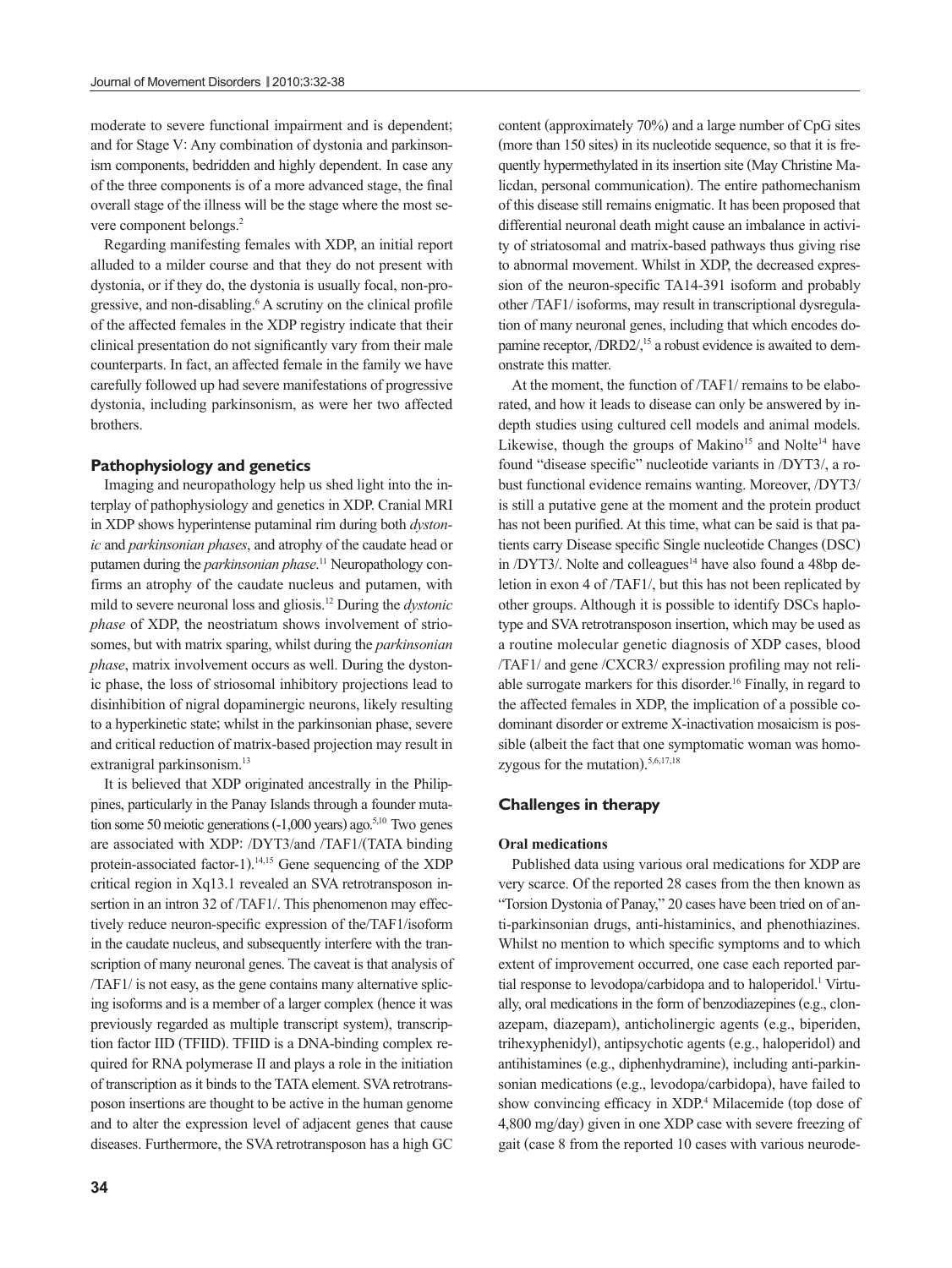generative conditions), failed to show benefit and despite having on board diazepam (30 mg/ day), trihexyphenidyl (30 mg/ day), and levodopa (300 mg/day). 19

Perhaps to date the only drug showing potential benefit in XDP is zolpidem. Zolpidem, an imidazopyridine, is a nonbenzodiazepine hypnotic with a selective agonist effect for GABA type A receptors. The binding sites for zolpidem are most abundant in the output structures of the basal ganglia (i.e., globus pallidus pars interna or GPi and substantia nigra pars reticularis).<sup>20</sup> In movement disorders, zolpidem improves akinesia, dystonia and dyskinesia in advanced Parkinson's disease,<sup>21</sup> improves parkinsonism in progressive supranuclear palsy,<sup>22</sup> and oppose dopaminergic-induced dyskinesia.23 A study of zolpidem in three cases of XDP indicated its usefulness once dystonia becomes multifocal or generalized, and where polypharmacy offers only partial relief. $24$  In predominantly phasic type of generalized dystonic movements, zolpidem may induce nearly 100% improvement of dystonia for a few hours. The clinical effect of zolpidem may last six to eight hours per 10 mg dose in the first few weeks. Subsequently, the effect becomes progressively shorter, decreasing to two to three hours.<sup>10</sup> Addition of zolpidem may induce cross-tolerance in instances where adverse events of drugs may be an issue in view of initial use of benzodiazepines,<sup>25</sup> Clinical trials on zolpidem are underway involving larger XDP cohorts, including the awaited final stages of levodopa/cabidopa trial.

#### **Chemodenervation**

Chemodenervation in XDP has been reported applying muscle afferent block (MAB) and botulinum toxin type A (BoNT-A), especially during the focal, multifocal and segmental stages of the dystonia. The aims of the therapy are geared toward the disabling dystonia and associated pain. MAB was previously performed in an open-label study of 30 XDP cases injecting 0.5% lidocaine and 95% ethanol, in a volume ratio of 10 : 1.26 Electromyography (EMG)-guided injections of MAB were administered to the dystonic tongue, jaw, neck, trunk, upper and lower limb muscles. Depending upon injected muscle size, the dose ranged from 5-20 mL MAB, care being taken that the total lidocaine dose per patient, per day, did not exceed 1 mL/ kg body weight. Employing predetermined outcome assessments, there was an overall improvement in the EMG turns parameters and a moderate improvement in the subjective scales. Mean onset of MAB effect was 27.3 minutes, and the mean duration of effect lasted 7.9 days. Transient and non-serious adverse events were seen in 11/30 cases that included dizziness and injection site pain, bleeding and erythema. Blocking muscle afferents with diluted lidocaine (MAB) to effectively abolish cervical dystonia (CD) and writer's cramp in non-XDP cases have been reported.27,28 The local anesthetic effect of lidocaine is expectedly fast but short acting, thus, the effects on the muscle may be prolonged by combining concentrated

ethanol into the regimen (i.e., volume ratio of 10 : 1). MAB is a relatively safe procedure, however, patients complain of some dizziness and injection pain, secondary to ethanol effects. Ideally, it is better to monitor potential cardiac and central nervous effects of lidocaine, as quite a volume and dose of lidocaine are injected per muscle, with a number of muscles being targeted in a session.

In 1995, $29$  we reported BoNT-A (onabotulinumtoxinA, Botox®) effects in 5 cases of XDP having CD. Four weeks following a total of 200 units Botox®, the Toronto Western Spasmodic Torticollis Rating Scale (TWSTRS)<sup>30</sup> showed marked improvement of the CD. This was followed by a larger series involving 25 cases of XDP with various types of CD.<sup>31</sup> Following EMG-guided BoNT-A (abobotulinumtoxinA, Dysport®, dose range of 500-1,000 units) injections, we observed the following findings: 1) significant improvement in the TWSTRS scores 4 weeks post-injection; 2) significant VAS pain reduction 4 weeks post-injection, and 3) transient dysphagia in 4/25 cases, mainly in mixed CD given 1,000 units total dose of Dysport®. 31 BoNT-A blocks cholinergically innervated extrafusal and muscle spindle intrafusal fibers, thus modulating the sensory-motor circuitry of dystonia.<sup>32-34</sup> Coupled to this phenomenon is the secondary effect of muscle weakening on the corresponding tendon and joint receptors.<sup>34</sup>

From 1993 to 2003, we did a prospective, single-blind (independent scale assessors) study on 44 XDP cases, belonging to 24 families, to compare efficacy and safety of single-cycle BoNT-A versus MAB injections in CD.<sup>35</sup> Consecutive XDP cases, irrespective of type of CD, were randomly distributed to the three interventions (i.e., Dysport®, Botox® and MAB). Per muscle EMG-guided injections of BoNT-A (Dysport® or D and Botox® or B) were as follows, respectively: For sternocleidomastoid, D=125 u (75-150 u); B=50 u (25-75 u); for splenius capitis, D=150 u (50-200 u); B= 60 u (40-80 u); for trapezius, D=100u (50-100 u); B= 40 u (30-60 u), and for levator scapula, D=50 u (25-75 u); B=20 u (10-30 u). A revised MAB protocol was used with lidocaine 1%, mixed with 95% ethanol (10 : 1 volume ratio), care being taken not to exceed 3-5 mg/kg body weight of total lidocaine injection per session. The primary outcome results comparing the 3 subscales of TWSTRS preand post-injection at week 4 indicated that both Dysport® and Botox® significantly improved in dystonia severity, disability and pain. MAB in CD did not show significant effects in any of the TWSTRS subscales. However, MAB showed modest improvement in the overall subjective dystonia rating scale at week 1, but this effect did not last longer than 2 weeks. Mean duration of the BoNT-A effects were in the order of 11 weeks, but not different between Dysport® and Botox®. Overall TWSTRS response scale of BoNT-A was significantly better than MAB, but not different between Dysport® and Botox®. Adverse events with BoNT-A were noted in weeks 1-3, and mainly in occasions of bilateral sternocleidomastoid injections for anterocollis.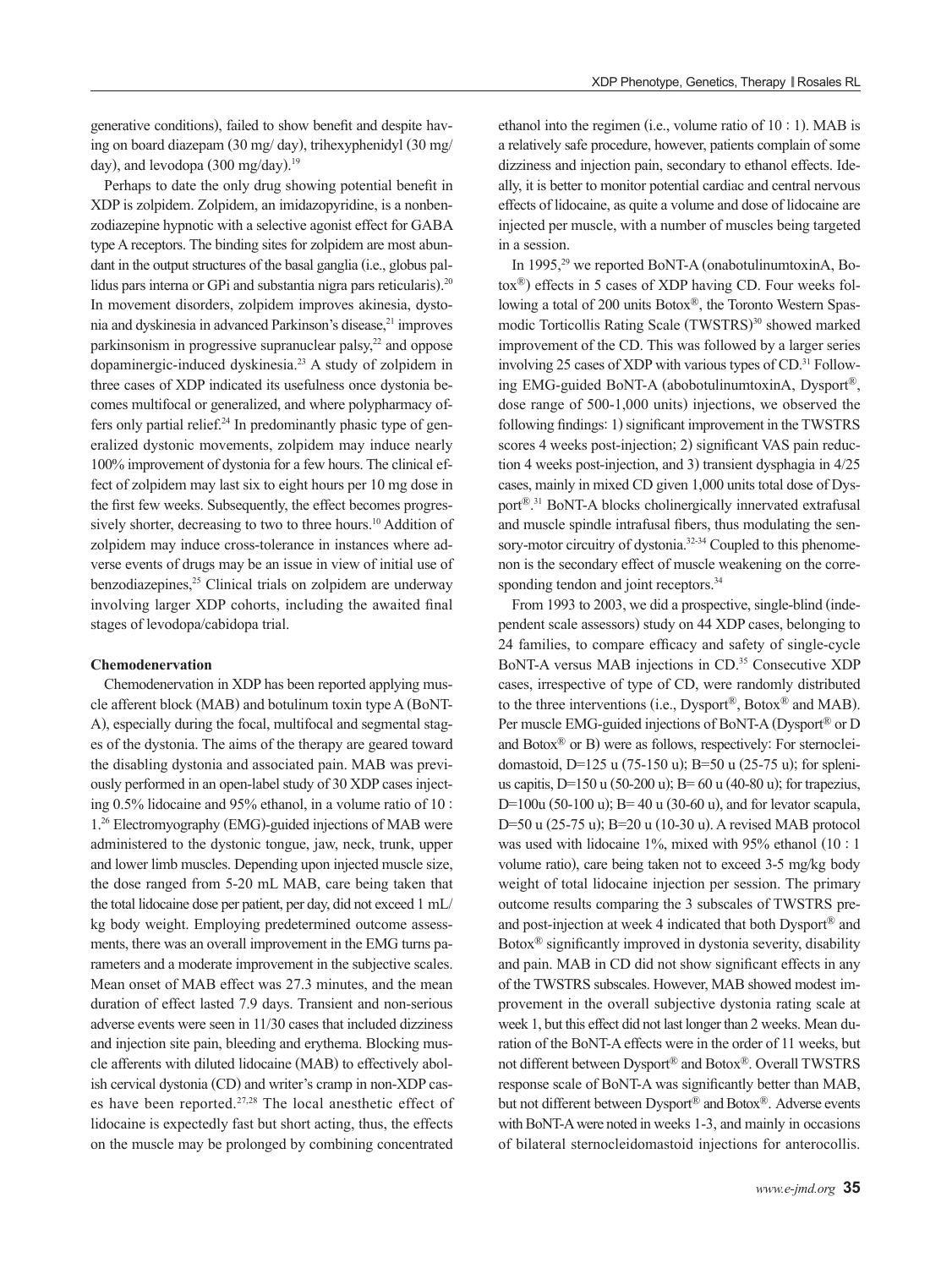Dysphagia prevailed among the adverse events for BoNT-A (Dysport®: 3/15 cases; Botox®: 2/15; not significantly different from each other). For MAB, 8/14 XDP cases experienced nausea and dizziness, including pain on injection in 11/14 cases. Nevertheless, MAB is a cheap and rapid procedure, which can be performed while patients await funds for BoNT-A therapy.

Injections with BoNT-A for disabling oromandibular, lingual and laryngeal dystonias should be performed cautiously, in view of the high rates of silent and overt aspiration in these XDP cases who may be in a malnourished state. The injection technique must require EMG guidance, expert choice of muscle targeting and BoNT-A low dosing with low dilution so as to prevent toxin spread. On the other hand, BoNT-A injections into the disabling limb and truncal dystonias of XDP may require higher toxin dosing and dilution to increase radius of spread and even reach those muscles with "overflow" of movements. From the aforementioned studies we performed, there seems to be a dichotomy of BoNT-A effects between the way the toxin relieves pain early and significantly compared to its effects upon the severe muscle spasms and dystonic posturing. It is also possible that, unlike cases of certain spasticity,  $36-38$ early intervention with BoNT-A in dystonias of a neurodegenerative nature (e.g., XDP), may not be as beneficial.

#### **Surgery**

Data derived from the Philippine XDP registry (1960 to 1982), stereotactic ablative surgeries employing either staged bilateral pallidotomies or thalamotomies have been performed in 6 cases. Beset with the high rate of surgical complications, subsequent generations of Philippine XDP cases have been discouraged from seeking such surgical neuroablative procedures.39 Outside of the registry, some XDP cases underwent neuroablative procedures as well. For instance, a 34 year old Filipino who went through a right-sided cryothalamotomy for severe dystonia died 2 days postoperatively.<sup>40</sup> Another patient treated with bilateral thalamotomy followed later by an implantation of a cerebellar stimulation device died of a postoperative cerebellar abscess.5

Deep Brain Stimulation (DBS) functional surgery has the major advantage over neuroablative procedures for its reversibility and the avoidance of the common complications such as persistent dysarthria and cognitive impairment in bilateral lesioning procedures.<sup>41</sup> Globus pallidus became the preferred empirical target for DBS in dystonia because of its proven effectiveness in ameliorating the off-dystonias and dyskinesias in Parkinson's disease.<sup>42</sup> To date, there have been 4 reports of GPi DBS done in XDP, showing favorable responses in all.<sup>43-46</sup> To be added into the list are one case each of XDP who underwent GPi DBS performed in the Philippines<sup>39</sup> and in Japan (unpublished). We had the opportunity to evaluate and follow up the latter two XDP cases, whose clinical presentations were

those of focal dystonia that spread to other regions. The half-Japanese case had a Japanese father and a Filipina mother, whose ancestry is traced in Panay island. It generally appears that GPi DBS has promising results in ameliorating the disabling dystonia of these patients and minus the persistent adverse events.

#### **Illustrative case**

Herein, we depict XDP in a family, highlighting the challenging aspects of the disease from phenomenology, therapy, social impact and his eventual demise. The illustrative case is a 44 year old male XDP, whose maternal ancestry belonged to Roxas city of Capiz, and whose manifestations and course were shortened. His elder brother in a brood of 5 (4 males, one female in a family proband) was also diagnosed to have XDP. This elder brother had an onset of oromandibular and cervical dystonia at age 40 years. The dystonia eventually became generalized at age 44 years of this brother. On our examination at age 45 years, this brother also had rest tremors and bradykinesia, in addition to the oromandibulo-lingual, cervical, truncal and limb dystonias. Unable to continue employment as a seafarer and "stigmatized" at his hometown, he isolated himself. At age 47 years, this brother committed suicide one day, by hanging himself, having lost hope due to severe, disabling symptoms with relentless progression. A maternal uncle was also diagnosed to have XDP (though not examined by us, we had information that he had cervical and jaw-opening and tongue protusion dystonias) at age 40 years. This maternal uncle succumbed to aspiration pneumonia at age 51 years, barely able to feed and had become slowed in movements.

In regard to the illustrative case, he initially developed focal upper limb dystonia, with right wrist extension at age 39 years. Being right-handed and an able-bodied seaman, the focal dystonia started to impede work. The first consult was triggered by the focal upper limb dystonia and localized pain in the same area, physical trauma having been ruled out. His wrist extensors initially responded to MAB with lidocaine-ethanol but efficacy would only last 2 weeks. Thus, BoNT-A was injected to the extensor carpi ulanris/radialis (each with 100 Dysport®) and extensor digitorum communis (75 units Dysport®), providing significant relief of muscle spasms, posturing and especially pain for at least 3 months. A year later, he developed blepharospasm and jaw-closing dystonia, which together with the limb dystonia, again responded well to BoNT-A. In the absence of available tetrabenezine and trihexyphenidyl, dose escalating doses of clonazepam was started (initially at 0.5 mg/day and moved up to 4 mg/day) and later combined with an anticholinergic agent (biperiden, final total dose of 12 mg/day). Baclofen (up to 30 mg/day) was added into the regimen on his 3rd year, when dystonia became generalized. However, tolerability issues led him to retain the clonazepam and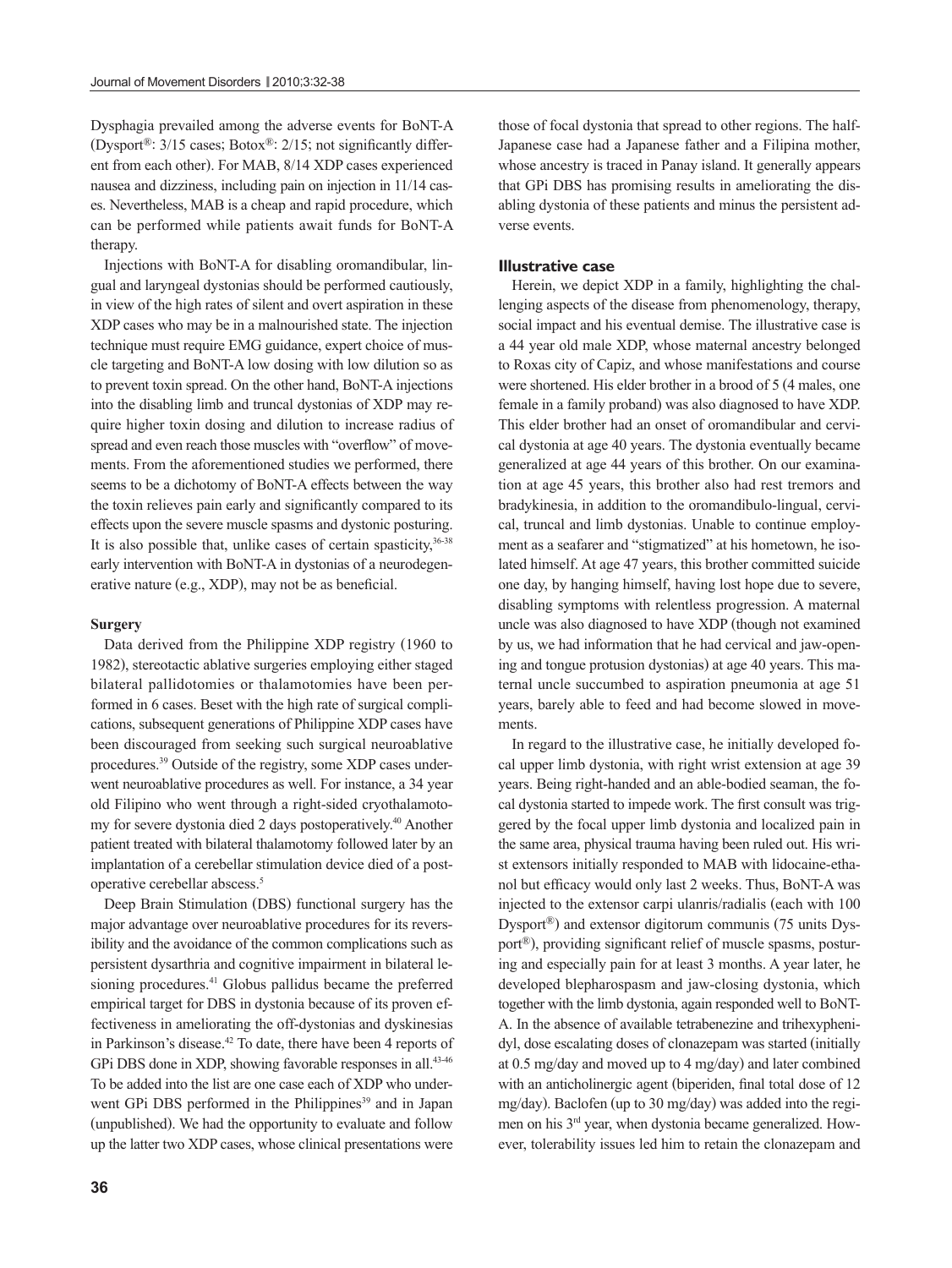biperiden doses only. These oral medications became the maintenance medications over time, as he could not fend for the increasing doses BoNT-A injections. He was unable to maintain his seafaring job that led to his depression. Sertraline (up to 20 mg/day) was tried for 3 months but was eventually discontinued, as he noted confounding sedative and intolerance effects of the medication. On his 3rd year of the illness, he noted slowness in movements and periodic slow rhythmic rest hand tremors, in addition to the generalized dystonia. Levodopa-carbidopa (final total dose of 750 mg/day) provided initial relief of the parkinsonism features, but this same medication was discontinued because of eventual loss of efficacy. The course of the illness changed, when he was admitted as an emergency for "status dystonicus," with severe generalized dystonia, including involvement of his respiratory muscles and laryngeal stridor. His serial total creatine kinase levels were elevated 10x the normal, an elevated creatinine (3x the normal) and hemoglobinuria. Diazepam bolus followed by an intravenous drip (total 60 mg/day) was given and was gradually reduced as his dystonic spasms lessened. Tracheostomy was performed, whilst requiring a respirator. The wife reported that the patient lost hope of the possibility of DBS for financial reasons, that lead to his abrupt discontinuation of his cloanzepam and biperiden, five days prior to his confinement. In the hospital, zolpidem monotherapy was initiated and escalated (initially at 10 mg/day and moved up to 30 mg/day in 3 divided doses), that appeared to have improved his dystonia. He was gradually weaned from the respirator and maintained on zolpidem upon discharge after two months in the hospital. He apparently tolerated over a period of 4 weeks the daytime sleepiness associated with zolpidem. Two weeks from discharge, we learned that the patient succumbed in his sleep as he purposely refused to continue treatment, having lost any hope of cure and "catastrophized" by the moribund nature of the illness.

# **Conclusion**

Whilst the clinical phenotype of XDP appears to be straightforward, certain gaps need to be resolved in the future. Phenomenologically, XDP cases in families have been identified whose ancestries cannot be traced from the Panay island. Variability of disease onset, clinical manifestations and disease duration between affected members within families require a revisit into the XDP phenotype. Occurrence of manifesting females with XDP will require a revisit to the genetic profile of the disease. /DYT3/ is still a putative gene at the moment and the protein product has not been purified. At the moment, in depth studies into the function of /TAF1/ and how it leads to disease need to be elaborated. Apart from expense limiting DBS, new pharmacotherapeutic strategies are desired in view of the shortcomings of current regimen for dystonia, especially when XDP enters into a combined phase with parkinsonism. Finally, there is urgency for us to address these issues because our XDP cases are losing hope and have started to take their lives away themselves.

### Acknowledgments

Dr. Lillian Lee provided valuable advices and served as a great inspiration as the author embarked on projects dedicated to XDP. Drs. D. Jamora, A. Ng, P. Pasco, C. Diesta, S. Teleg, E. Munoz, J. Aguilar and S. Sarcia lent their expertise, while MJ Monding assisted in several XDP projects.

## **REFERENCES**

- 1. Lee LV, Pascasio FM, Fuentes FD, Viterbo GH. Torsion dystonia in Panay, Philippines. Adv Neurol 1976;14:137-151.
- 2. Lee LV, Rivera C, Teleg RA, Dantes MB, Pasco, PM, Jamora RD, et al. The Unique Phenomenology of Sex-Linked Dystonia Parkinsonism (XDP, DYT3, "Lubag"). Int J Neurosci. In press.
- 3. Lee LV, Kupke KG, Caballar-Gonzaga F, Hebron-Ortiz M, Müller U. The phenotype of the X-linked dystonia-parkinsonism syndrome. An assessment of 42 cases in the Philippines. Medicine (Baltimore) 1991; 70:179-187.
- 4. Lee LV, Munoz EL, Tan KT, Reyes, MT. Sex linked recessive dystonia parkinsonism of Panay, Philippines (XDP). Mol Pathol 2001;54:362- 368.
- 5. Lee LV, Maranon E, Demaisip C, Peralta O, Borres-Icasiano R, Arancillo J, et al. The natural history of sex-linked recessive dystonia parkinsonism of Panay, Philippines (XDP). Parkinsonism Relat Disord 2002;9:29-38.
- 6. Evidente VG, Nolte D, Niemann S, Advincula J, Mayo MC, Natividad FF, et al. Phenotypic and molecular analyses of X-linked dystonia-parkinsonism ('lubag') in women. Arch Neurol 2004;61:1956-1959.
- 7. Lew MF, Shindo M, Moskowitz CB, Wilhelmsen KC, Fahn S, Waters CH. Adductor laryngeal breathing dystonia in a patient with lubag (Xlinked dystonia-Parkinsonism syndrome). Mov Disord 1994;9:318-320.
- 8. Evidente VG, Advincula J, Esteban R, Pasco P, Alfon JA, Natividad FF, et al. Phenomenology of "Lubag" or X-linked dystonia-parkinsonism. Mov Disord 2002;17:1271-1277.
- 9. Evidente VG, Gwinn-Hardy K, Hardy J, Hernandez D, Singleton A. X-linked dystonia ("Lubag") presenting predominantly with parkinsonism: a more benign phenotype? Mov Disord 2002;17:200-202.
- 10. Evidente VG. (2010) http://www.ncbi.nlm.nih.gov/bookshelf/br. fcgi?book=gene&part=xdp.
- 11. Pasco PM, Ison CV, Magpusao NS, Muňoz EL, Reyes MT. Understanding XDP through imaging, pathology, and genetics. Int J Neurosci. In press.
- 12. Evidente VG, Dickson D, Singleton A, Natividad F, Hardy J, Hernandez D. Novel neuropathological findings in Lubag or x-linked dystonia-parkinsonism. Mov Disord 2002;17 Suppl 1:294.
- 13. Goto S, Lee LV, Munoz EL, Tooyama I, Tamiya G, Makino S, et al. Functional anatomy of the basal ganglia in X-linked recessive dystonia-parkinsonism. Ann Neurol 2005;58:7-17.
- 14. Nolte D, Niemann S, Müller U. Specific sequence changes in multiple transcript system DYT3 are associated with X-linked dystonia parkinsonism. Proc Natl Acad Sci U S A 2003;100:10347-10352.
- 15. Makino S, Kaji R, Ando S, Tomizawa M, Yasuno K, Goto S, et al. Reduced neuron-specific expression of the TAF1 gene is associated with X-linked dystonia-parkinsonism. Am J Hum Genet 2007;80:393-406.
- 16. Deng H, Le WD, Jankovic J. Genetic study of an American family with DYT3 dystonia (lubag). Neurosci Lett 2008;448:180-183.
- 17. Kupke KG, Lee LV, Müller U. Assignment of the X-linked torsion dystonia gene to Xq21 by linkage analysis. Neurology 1990;40:1438- 1442.
- 18. Waters CH, Takahashi H, Wilhelmsen KC, Shubin R, Snow BJ, Nygaard TG, et al. Phenotypic expression of X-linked dystonia-parkinson-